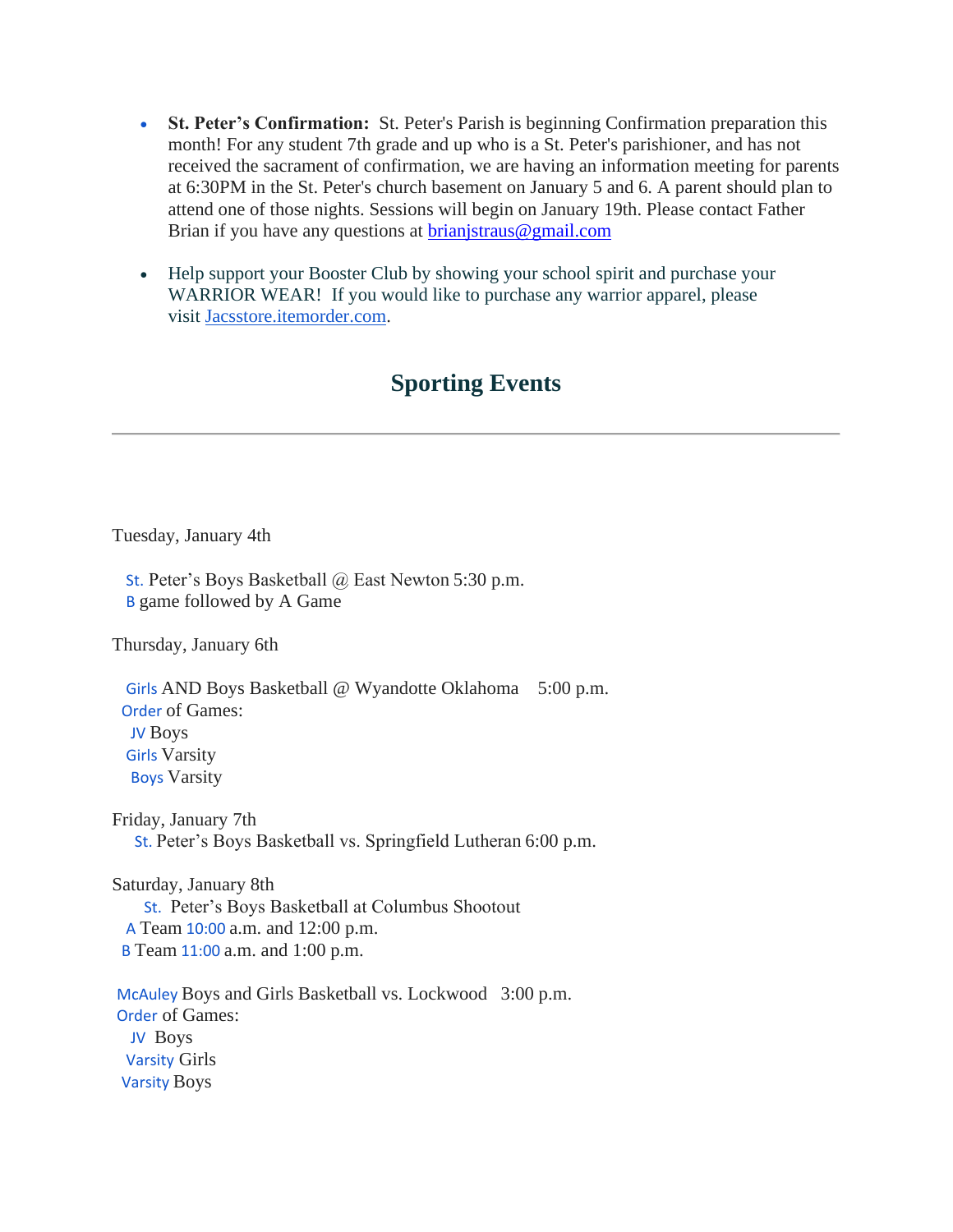Friday, January 7th

## **Lunch Menu**

Monday, January 3rd

Chick Fil A Chicken Sandwich

Tuesday, January 4th

In House Catering Sloppy Joes Sweet Potato Fries Pudding

Wednesday, January 5th In House Catering **Stroganoff**  Broccoli Texas Toast Jello w/Fruit

Thursday, January 6th **In House Catering** French Toast Sausage Links Fresh Fruit

Friday, January 7th In House Catering Chili and Fixings **Cornbread** Dessert